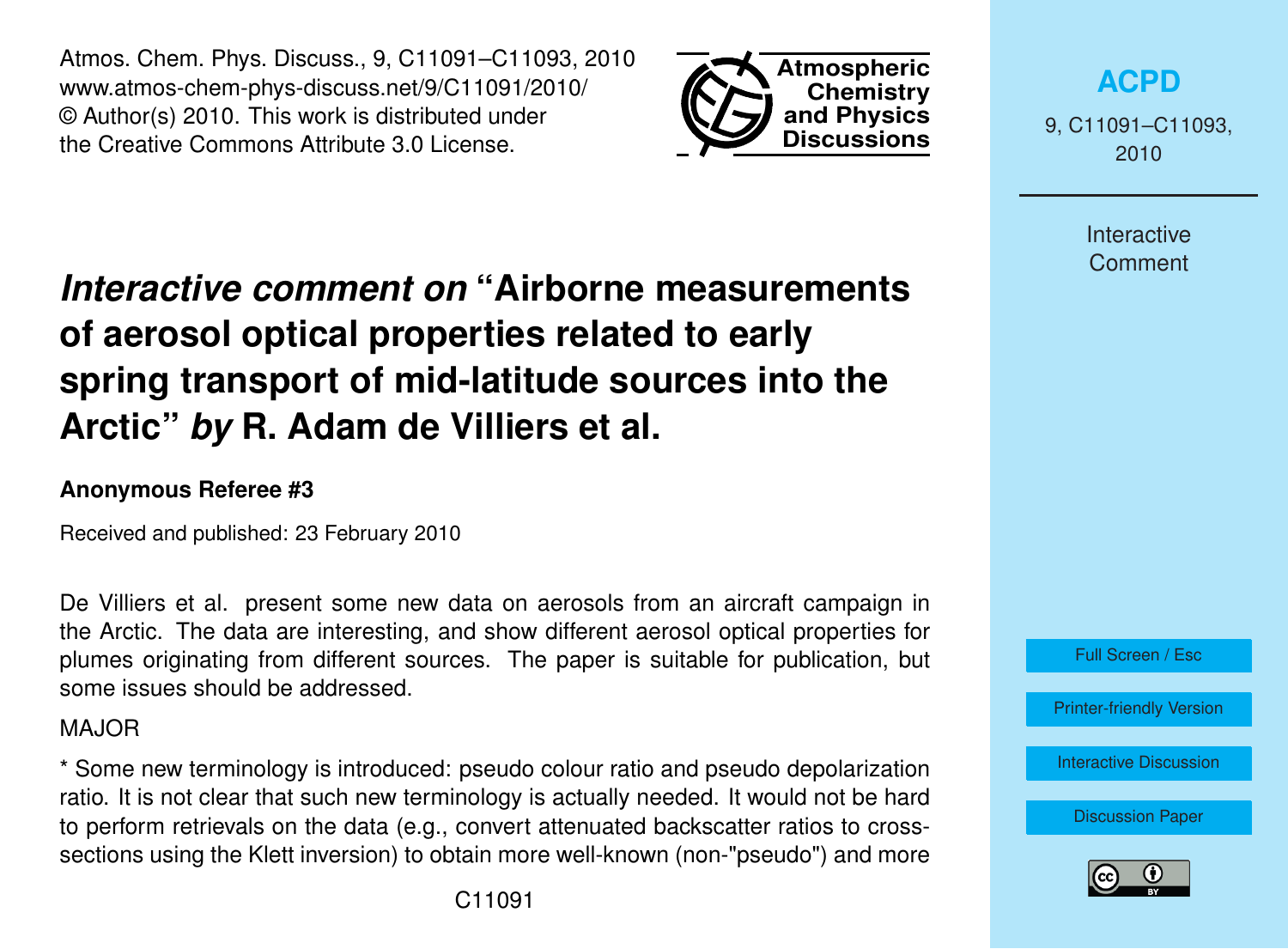widely-used parameters. In any event, the definitions of any new parameters should be stated up front and compared to the standard forms, rather than relegating them to the Appendices.

\* Along the same lines as the above, on the bottom of page 27797, it would be better to use the more standard "particle depolarization ratio", i.e., with the molecular contribution taken out. Mixing the molecular returns with the particle returns leads to a lot of confusion in this paper (such as one encounters on the first line of page 27798). A standard definition of the particle depolarization ratio should be used.

\* Table 1: This table of lidar parameters is very sparse. More detail on the instrument should be given, or better yet a reference to the relevant instrument paper.

\* The CALIPSO data are provided in one massive table. This is not really a very helpful format, as it is very difficult to extract anything meaningful from it. A scatter plot (or some such thing) of the relevant fields would be much more useful.

## MINOR

\* The bottom panel of Figure 1 isn't very useful. Why not replace the bottom panel with what is in Figure 2? That would provide the added benefit of introducing the horizontal flight pattern in the bottom panel to go along with the vertical flight pattern in the figure above.

\* Figure 2 should include a colour scale for the wind speed contours.

\* Some adjustments to the writing style would improve the readability of the paper. Figures are often introduced following after they are discussed. This forces the reader to backtrack and re-read earlier paragraphs. I think it would be better to say "Figure X shows such and such." and follow with the meaningful commentary instead of the other way around.

\* Pg. 27795, lines 13-14: "Subsidence of dryer air from the mid- troposphere occurred in this region where the 290-300 K isentropic surfaces are tiled". This sentence need 9, C11091–C11093, 2010

> Interactive **Comment**

Full Screen / Esc

[Printer-friendly Version](http://www.atmos-chem-phys-discuss.net/9/C11091/2010/acpd-9-C11091-2010-print.pdf)

[Interactive Discussion](http://www.atmos-chem-phys-discuss.net/9/27791/2009/acpd-9-27791-2009-discussion.html)

[Discussion Paper](http://www.atmos-chem-phys-discuss.net/9/27791/2009/acpd-9-27791-2009.pdf)